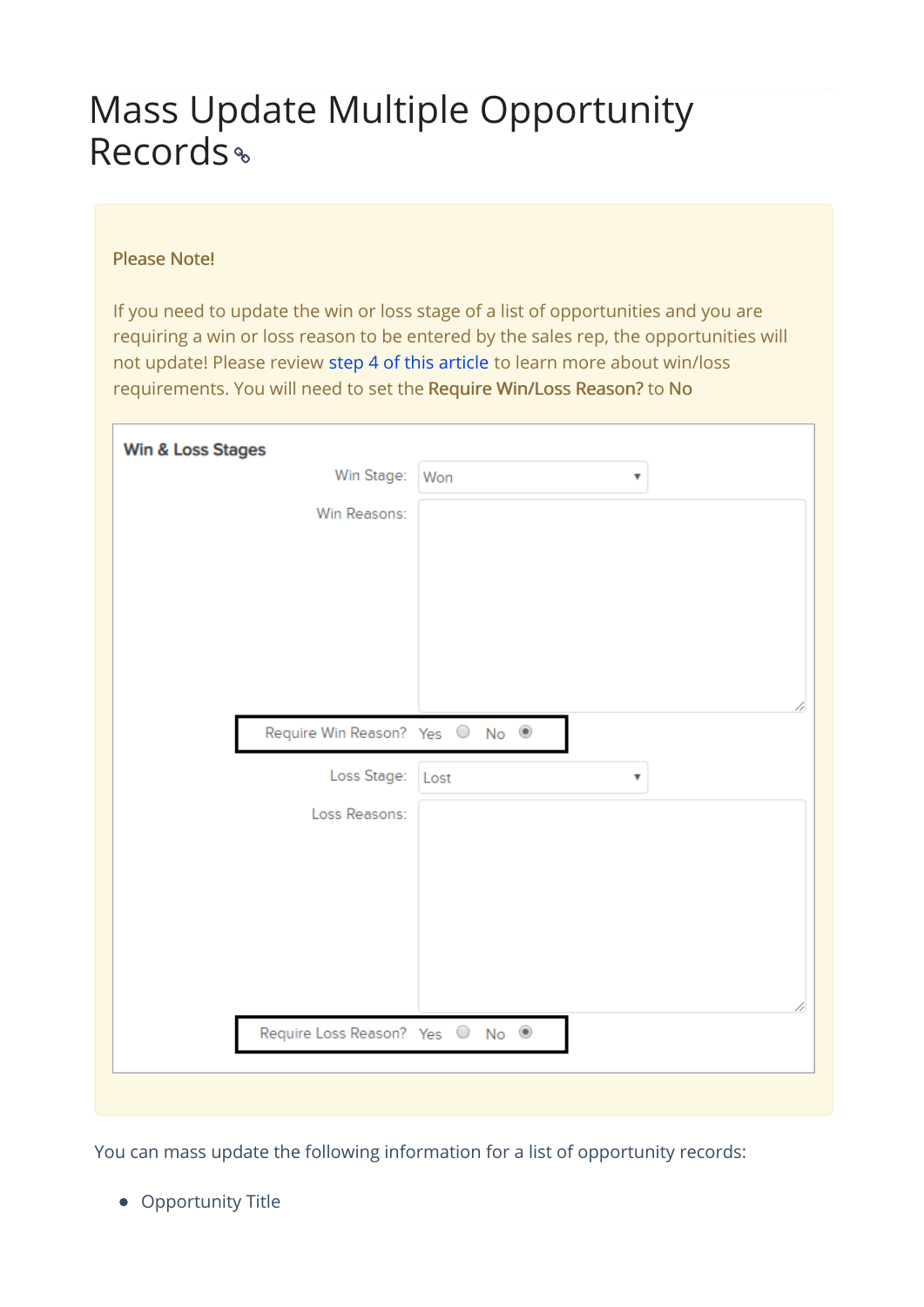- Owner (e.g. Sales Rep)
- Next Action Date
- Next Action Notes
- Stage ID
- Estimated Close Date
- Include in Forecast
- Win Reason
- Loss Reason
- Projected Revenue High
- Projected Revenue Low
- Free Trial Days
- Pay Plan ID
- **•** Offer Expires
- Opportunity Record Custom Fields
- 1. Go to CRM > Opportunities in the main navigation menu
- 2. Search for the opportunity records you want to update
- 3. Click on the Actions button and and select Mass Update Opportunities from the drop-down

| Create an Appointment<br>Delete Contacts                                                     |     |                  |
|----------------------------------------------------------------------------------------------|-----|------------------|
| Delete Opportunities<br>Export                                                               | ate | ity Joe Blow     |
| It's getting hot in here - warm emails!<br>Mass Update Contacts                              |     |                  |
| Mass Update Opportunities<br>₩<br><b>Merge Duplicate Contacts</b>                            |     | ity Mickey Mouse |
| Print Labels<br>Quick Edit Opportunities                                                     | ate |                  |
| Reassign Contacts (Batch)<br>Reassign Contacts (Datasheet)<br>Reassign Contacts (Multi-user) |     |                  |

4. Mark the checkbox beside the field(s) you need to update, and enter the new value for that field

Note: The new value will override any existing values for these opportunities.